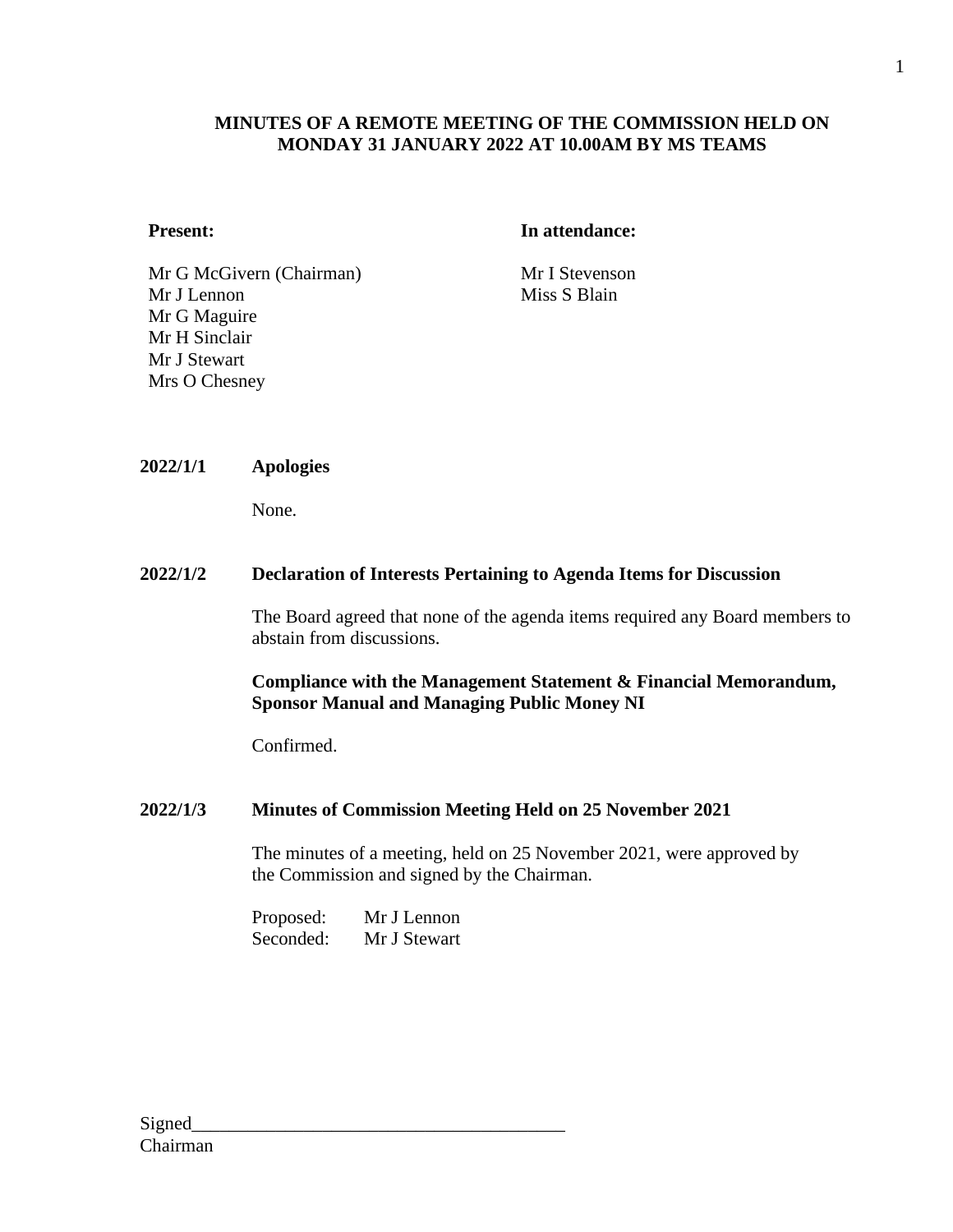## **2022/1/4 Matters Arising**

# • **Certification Services Tender**

The Chief Executive advised that the successful tenderer should be in place for the 1 April 2022.

## **2022/1/5 Joint DAERA and LMC Board Meeting draft minutes of 25 November 2021**

Noted.

#### **2022/1/6 Chairman's Report**

- **Covid 19 -** The Chairman commented that it was 2 years since the 1st Covid case was reported in hospital and he hoped that there was light at the end of the tunnel. He proposed that the next Board meeting should be held in person and also that an in-person gathering with staff could be arranged before the end of his tenure as Chairman.

**Action Point:** The Chairman and Chief Executive will make suitable arrangements for in-person Board and staff meetings.

- **Recruitment for New Board Members –** The Chairman advised that the closing date for applications was the previous week. DAERA has decided the Chairman will have no input in the recruitment process.
- **Climate Change Legislation –** The red meat industry is hoping that the politicians make the right decision for the Northern Ireland agri-food industry.

## **2022/1/7 Chief Executive's Report**

In advance of the meeting the Chief Executive had circulated a report relating to this section of the meeting.

## • **Covid-19**

LMC continues to follow the Covid-19 pandemic guide to the coronavirus restrictions in Northern Ireland and the public health advice. The Senior Management Team has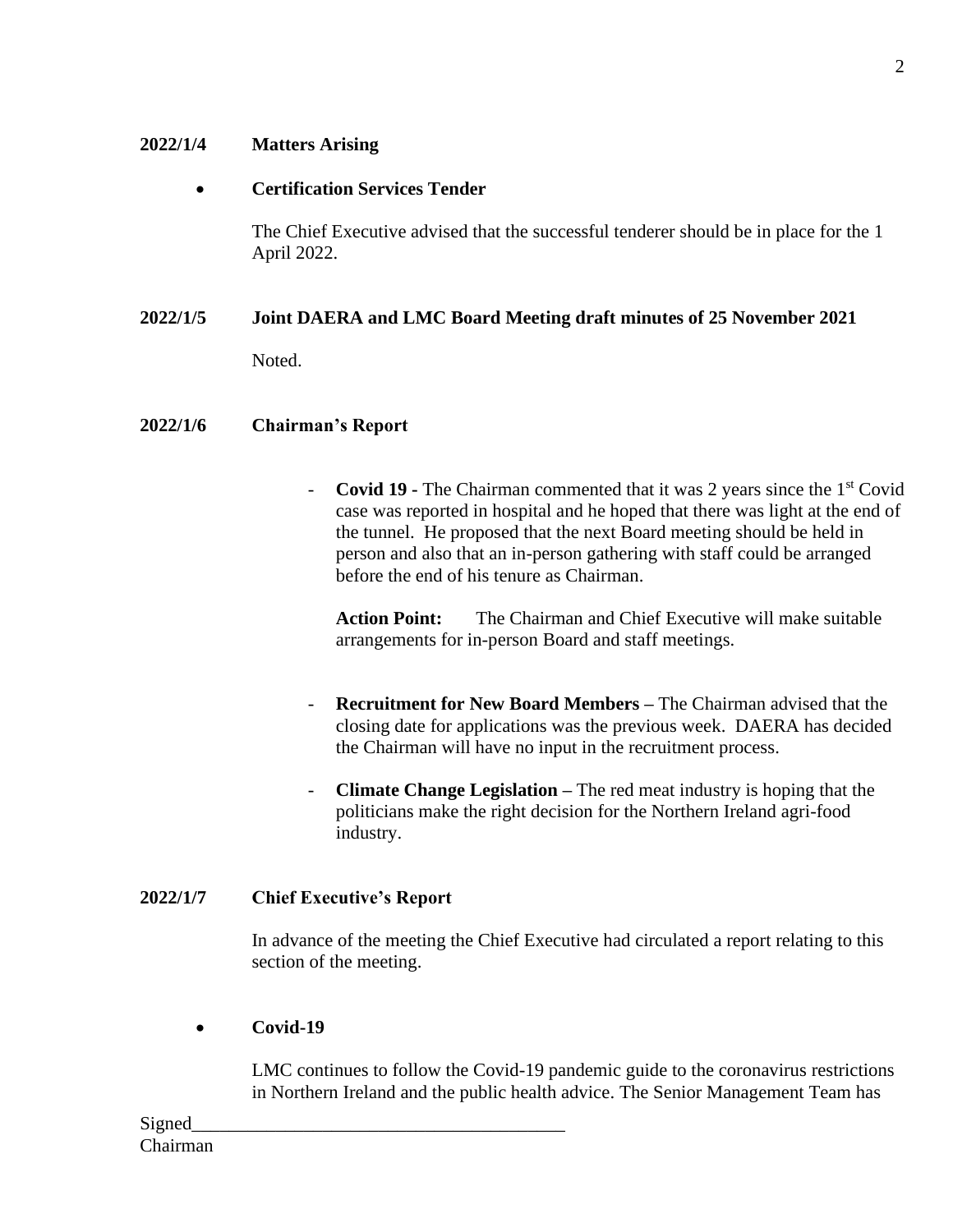been considering how the organisation might return to office based/hybrid working in the weeks and months ahead.

# • **Staffing Matters**

Two of the three vacant staff positions have been filled. An offer was made for the final position but unfortunately the candidate declined the offer. No further recruitment is planned at this time.

# • **Northern Ireland Affairs Committee**

The Chief Executive, Victor Chestnutt (UFU) and Michael Bell (NIFDA) gave oral evidence to the NI Affairs Committee on 26 January 2022.

# • **Climate Change**

A meeting of representatives of the agri-food industry will be held at Stormont on 1 February 2022

• *Withheld – Commercially Sensitive*

# • **NIFDA Awards**

The NIFDA Awards are being held on 11 March 2022.

**Action Point:** Board members will advise the Chief Executive if they wish to attend.

# **2022/1/8 DAERA Consultation on Future Agricultural Policy Proposals for NI – for consideration**

**Action Point:** The Chief Executive will draft a response to the consultation and circulate it to Board members

## **2022/1/9 Independent Strategic Review of the Northern Ireland Agri-Food Sector – for consideration**

The Chief Executive has given a briefing to the staff after the publication of the Review.

**Action Point:** The Chairman and Chief Executive will write to the DAERA, UFU, NIMEA and Dairy Council to request a meeting to discuss the Strategic Review Recommendations.